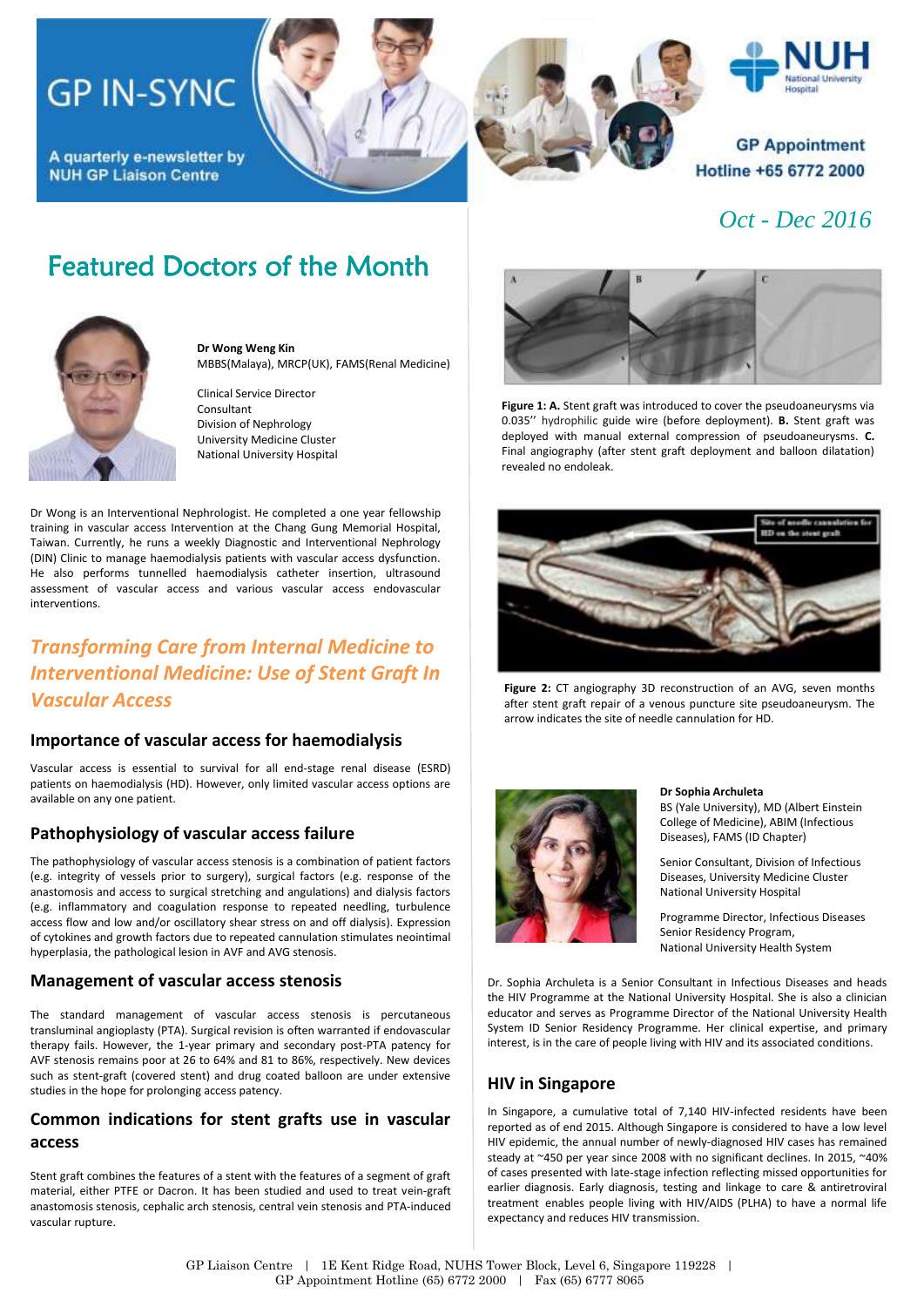

## **The Multi-disciplinary Infectious Diseases Clinic (MIDC)**

The MIDC at NUH was established in 2010. Our program utilises the skills and expertise of a multi-disciplinary team to provide holistic and specialised clinical care for HIV in both inpatient and outpatient settings. The programme also educates healthcare workers, both within and outside of NUH, in providing inclusive and best practice care to PLHA. Additionally, the programme conducts clinical, behavioural and operational research that aims to advance knowledge of HIV/AIDS and its impact on Asia.

### **Health Care Worker (HCW) HIV Education Series**

Even now, 30 years after the first HIV cases in Singapore, there remains a gap in HIV-related knowledge and lack of training opportunities among our HCWs while PLHA continue to face stigma and confidentiality concerns in their interactions with us. The HCW HIV Education Series, comprising of four sequential modules, was conceptualised to address these issues and aims to improve the HIV-related knowledge and skills of healthcare professionals. The series is jointly organised by the NUH MIDC and the Institute of Infectious Diseases and Epidemiology, Tan Tock Seng Hospital.

The first two modules (HIV Basics and Working with PLHA) were launched on 11 June and 20 August 2016 with over 100 participants. We look forward to hosting Modules 3 and 4 on Basic and Advanced HIV Clinical Care in early 2017. If you or your staff are interested to participate please email us at [hiv\\_program@nuhs.edu.sg](mailto:hiv_program@nuhs.edu.sg).

General enquiries For any non-patient related enquiries about the HIV Program or MIDC Team, please email: hiv\_program@nuhs.edu.sg

## In The News

## *Innovations for Better Care*

To ease stress for the family while providing patients with the best level of care, the NUH kicked off a new initiative in April 2013, setting up Ward 42 as an innovation centre to pilot new models of care. This is the ward that implements ground-up ideas and try out new workflows. The aim is to improve patient safety, workflow efficiency and the overall experience of patients and staff.



## **GP Liaison Centre (GPLC)**

GP Appointment Hotline: +65 6772 2000 Visit us at [http://www.nuh.com.sg/nuh\\_gplc/](http://www.nuh.com.sg/nuh_gplc/)

### **A Patient- Centric Culture**

There are a number of new initiatives focusing on engaging next-of-kin (NOKs) more actively in their loved ones' care. For example, visiting hours stretch from 9am to 8pm daily in Ward 42. By the time patients are discharged, their family members and caregivers will know what needs to be done and would have seen how the nurses keep a wound clean or even done it themselves under supervision. This removes the need for special pre-discharge training.

Another initiative is that NOKs are encouraged to be present when doctors do their morning rounds. The goal is to promote more direct – and therefore more efficient and effective – communication between the medical team, patients and their families. The family receives prompt updates, while the doctors can more easily and accurately obtain relevant information about the patient's condition and daily situation.

This not only assists doctors in providing better in-hospital treatment, but also allows the team to better understand the family's expectations and the care they are able to provide at home, which is important in planning the patient's post-discharge care. "Once patients and family members understand that these new initiatives require their active cooperation to achieve the best possible outcome, they tend to place a greater level of trust in the medical team", says Associate Professor Reshma A Merchant.

### **Power to the Nurses**

Empowering nurses to play a more active role in decision-making has been equally important in this movement to test new practices. "They know their patients very well, and they can share information with us that we may not otherwise know," says A/Prof Merchant. With this in mind, nurse-led ward rounds were implemented in Ward 42 during which nurses give relevant patient updates directly to doctors. The nurses could also order physiotherapy or occupational therapy for patients without waiting for a doctor to make the referral.

## **Direct Benefits**

Moving forward, more new programmes are in the pipeline for Ward 42, including an e-portal where patients can check their daily activity plans and read information pertaining to their health conditions. A new monitoring system, Visimobile, will also be introduced to monitor patients' vital signs electronically, thereby freeing up nurses to spend more quality time with their patients.

## *Food Sources of Protein & Risk of Incident Gout in the Singapore Chinese Health Study*



Researchers from Duke-NUS Graduate Medical School and NUH found that eating soy and other beans is not associated with an increased gout risk.